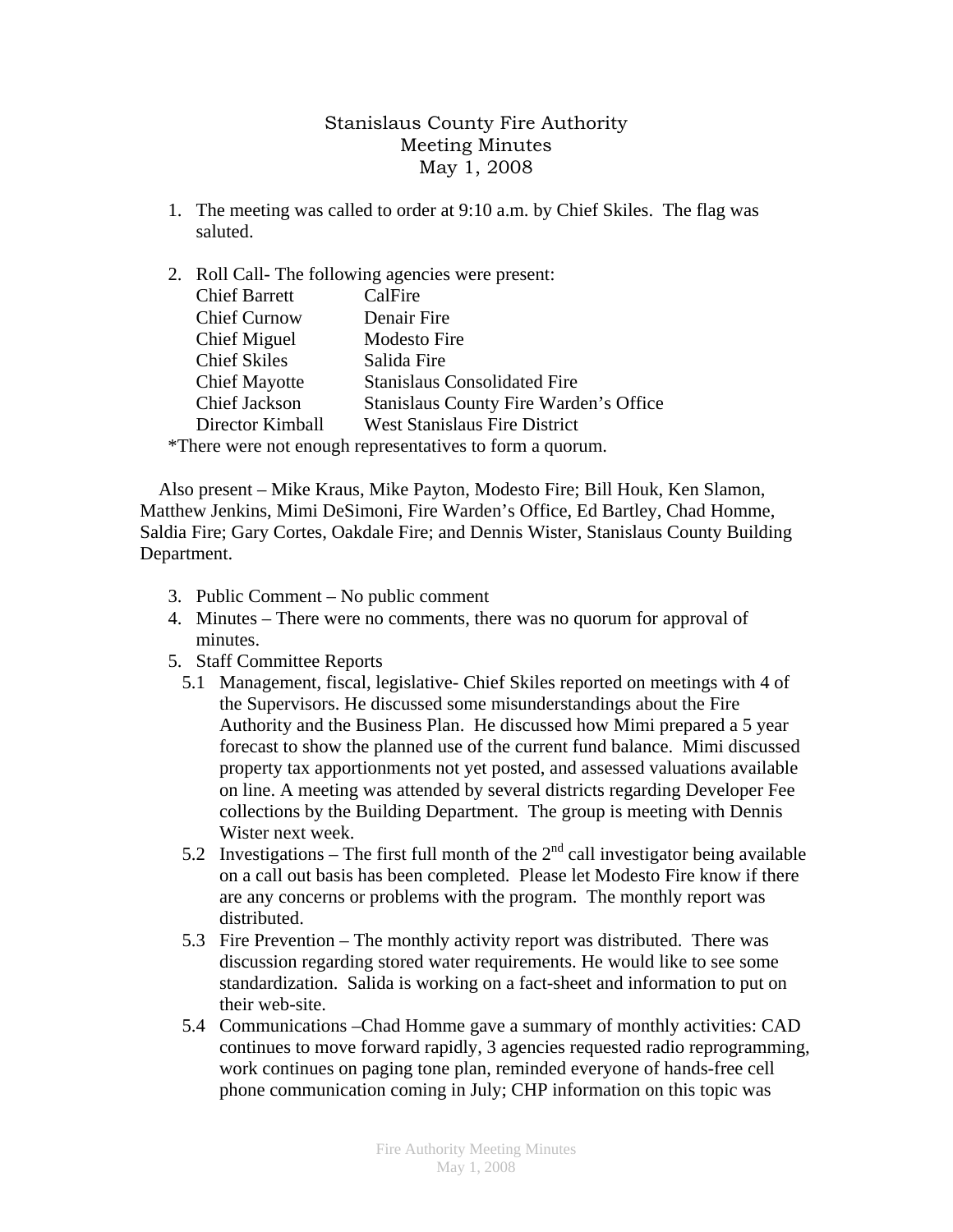made available, Chad attended GIS training compliments of CalFire. There were questions and discussion on satellite phones, Chad will look into that. Chief Skiles highly recommended attendance at the next Communications Advisory Committee on May  $13<sup>th</sup>$ .

- 5.5 Training Capt. Bartley discussed Wild Land '08. An overview of the exercise will be available. He gave an outline of upcoming training. NWCG S190 training will be available on a CD soon. FDAC training is coming in July. At least 10 agencies continue to be involved each month in Training Officers.
- 5.6 Special Operations Chief Houk gave an update on Swift Water Rescue Policy. He has met with 5 agencies to look at their Special Operations policies. He requested that every agency return the FEMA Hazard Profile form he gave them.
- 6 . Agenda Items
	- 6.1 Weed Abatement Chief Slamon gave a refresher on the Weed Abatement Program. He distributed a packet including sample letters, postings, and a copy of the County Ordinance. He discussed the process, and the fact that the County cannot enforce their Ordinance within the cities.
	- 6.2 Operational Area Coordinator Chief Jackson discussed information pertaining to the upcoming fire season and the Operational Area Coordinators meeting coming up; he is willing to take anyone along that is interested. The pre-fire season meeting was held yesterday. CalFire TCU,SCU, Consolidated Fire, Salida Fire, Oakdale Rural Fire and the Fire Warden's Office attended. He gave an overview of their discussions.
	- 6.3 Stanislaus County Decision making process- This item was pulled; Chief Wilkinson provided handouts for those that were not in attendance at the Chief's meeting last week.
	- 6.4 Standardization process for policies and procedures Chief Skiles provided a presentation of the process we have used, though not formally documented, on how we adopt standards for the County fire agencies. He pointed to the fact that agencies within the County do things differently, but services that are provided regionally should be standardized. A five step plan was outlined starting with the formation of a procedure, adoption of a regional policy, adoption by local agencies, regional training, recording of certs /quals or administrative tracking. This process does not require local agencies to adopt every regional policy; they may not provide those services. There was discussion but no action could be taken due to a lack of quorum. It was decided that it would be brought back to the next meeting.
	- 6.5 Fire Frequency Sharing Chad Homme talked about how they have been working on a draft policy for SR911, on Fire Frequency Sharing. The intent is to adopt this policy at the June Fire Authority meeting. He requested that each agency review it. It will be discussed again at the next Communications Advisory Committee meeting.
	- 6.6 Nominations / Elections Committee: Chief Barrett reported that he did not have any interested individuals at this point in time. Chief Miguel talked to